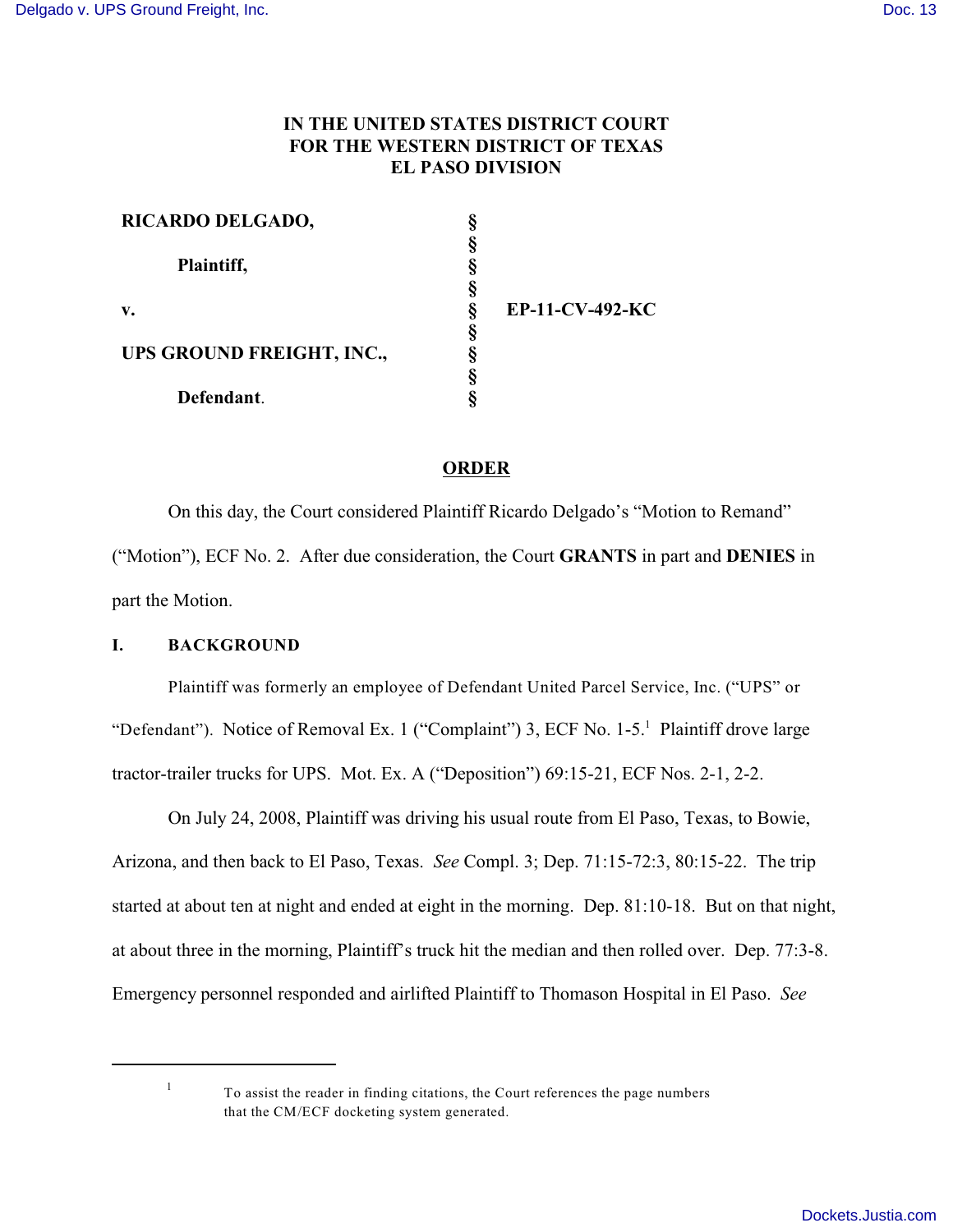Compl. 3.

After the accident, Plaintiff had pain in his lower back and left shoulder. Compl. 3. Plaintiff sought medical care, received therapy, and attended a chronic pain management program. Compl. 3. While Plaintiff recovered, he was unable to work and filed a workers' compensation claim. *See* Compl. 3; Dep. 110:14-19, 112:13-20.

On August 7, 2008, Defendant fired Plaintiff. *See* Compl. 3. According to Defendant, UPS fired Plaintiff because the accident was an offense of "extreme seriousness." Def. UPS Ground Freight, Inc.'s Resp. to Pl.'s Mot. to Remand ("Response") 1, ECF No. 3. Defendant explains that the collective bargaining agreement ("CBA") between UPS and its employees provides that UPS may fire an employee for an offense of "extreme seriousness." Resp. 1. The relevant provision states:

Employees shall not be disciplined, suspended or discharged except for just cause. Except for offenses of extreme seriousness, employees shall be subject to progressive discipline, which shall require the Company to give at least one (1) advanced warning notice of the complaint(s) against the employee to the employee in writing with a copy of the same or of the same statement to the Local Union.

Resp. 1.

On January 22, 2010, Plaintiff filed this lawsuit alleging that Defendant wrongfully discharged Plaintiff in violation of Texas Labor Code section 451.001. Compl. 4. Specifically, Plaintiff alleges that Defendant fired him in retaliation for filing a workers' compensation claim. *See* Compl. 4.

On October 27, 2011, Defendant deposed Plaintiff. Resp. 2. During the deposition,

Plaintiff stated that his supervisor complained to him about how much the company was

spending on his medical bills and other expenses. Dep. 103:3-104:22, 122:23-123:8, 158:1-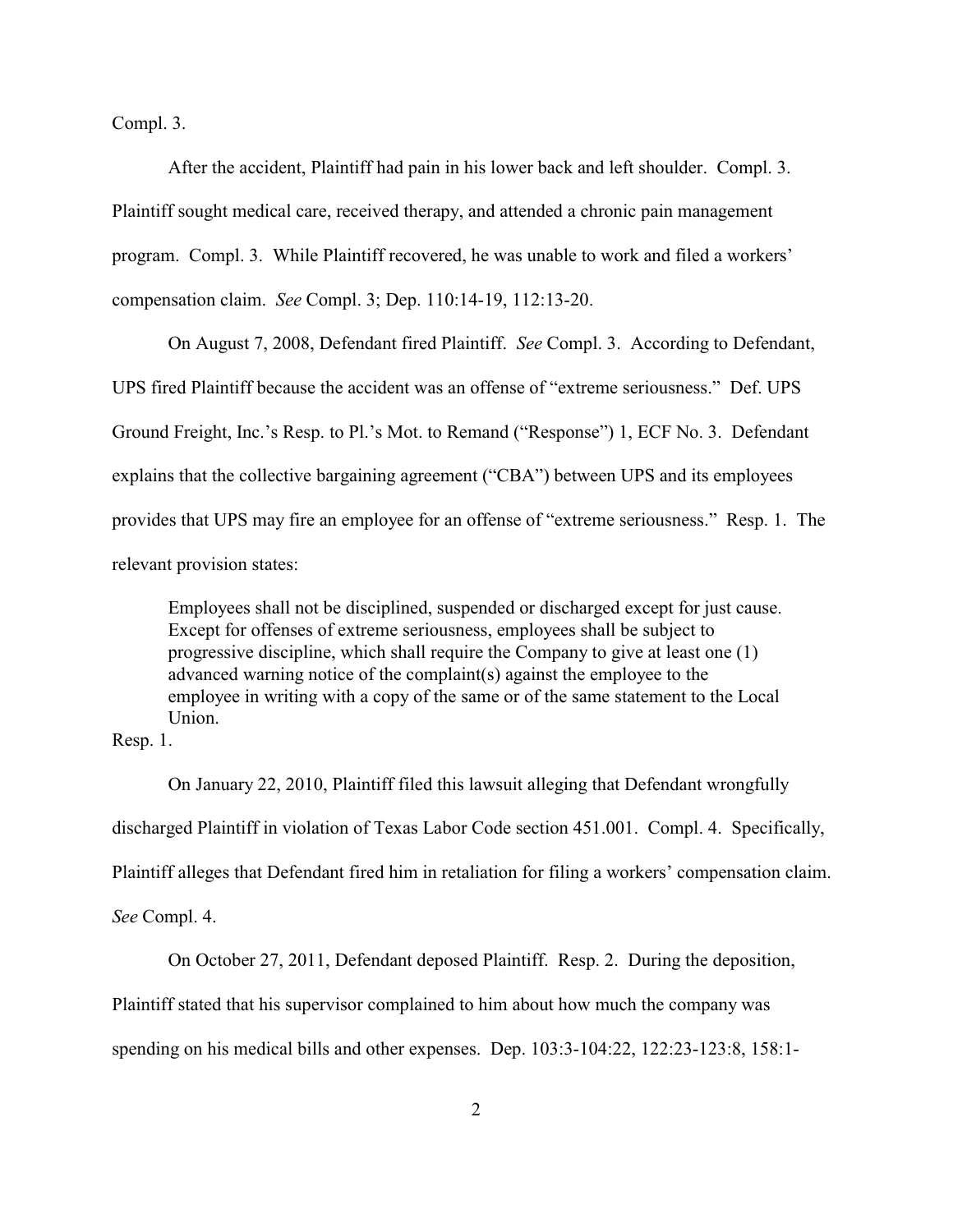159:4; 173:18-174:1. Based on his supervisor's statements, Plaintiff believes UPS fired him in retaliation for filing the workers' compensation claims. *See id.*

Towards the end of the over five hour deposition, Defendant's lawyer handed Plaintiff a copy of the CBA and had Plaintiff read the section about discharges for "offenses of extreme seriousness." *See* Dep. 1, 203:20-206:6. A few minutes later, Defendant's lawyer asked Plaintiff whether "[a]s part of your lawsuit, Mr. Delgado, are you claiming that UPS didn't comply with or violated this article 6 provision of the CBA?" Dep. 208:3-5. Plaintiff answered "yes." Dep.  $208.7$ 

On November 22, 2011, Defendant removed the case to this Court citing federal question jurisdiction. Mot. 2. On December 22, 2011, Plaintiff filed this Motion requesting that the Court remand this case back to state court. Mot. 1.

### **II. DISCUSSION**

### **A. Standard**

 A defendant may remove an action from state court to federal court if the federal court possesses subject matter jurisdiction. *See* 28 U.S.C. § 1441(a). The removing party, as the party seeking the federal forum, must show that federal jurisdiction exists and that removal is proper. *See Manguno v. Prudential Prop. & Cas. Ins. Co.*, 276 F.3d 720, 723 (5th Cir. 2002). In evaluating jurisdiction, "any ambiguities are construed against removal because the removal statute should be strictly construed in favor of remand." *Id.*

## **B. Plaintiff's Motion to Remand**

Plaintiff argues that the Court should remand this case to state court because the Court lacks subject matter jurisdiction. Mot. 1. Specifically, Plaintiff argues that his retaliatory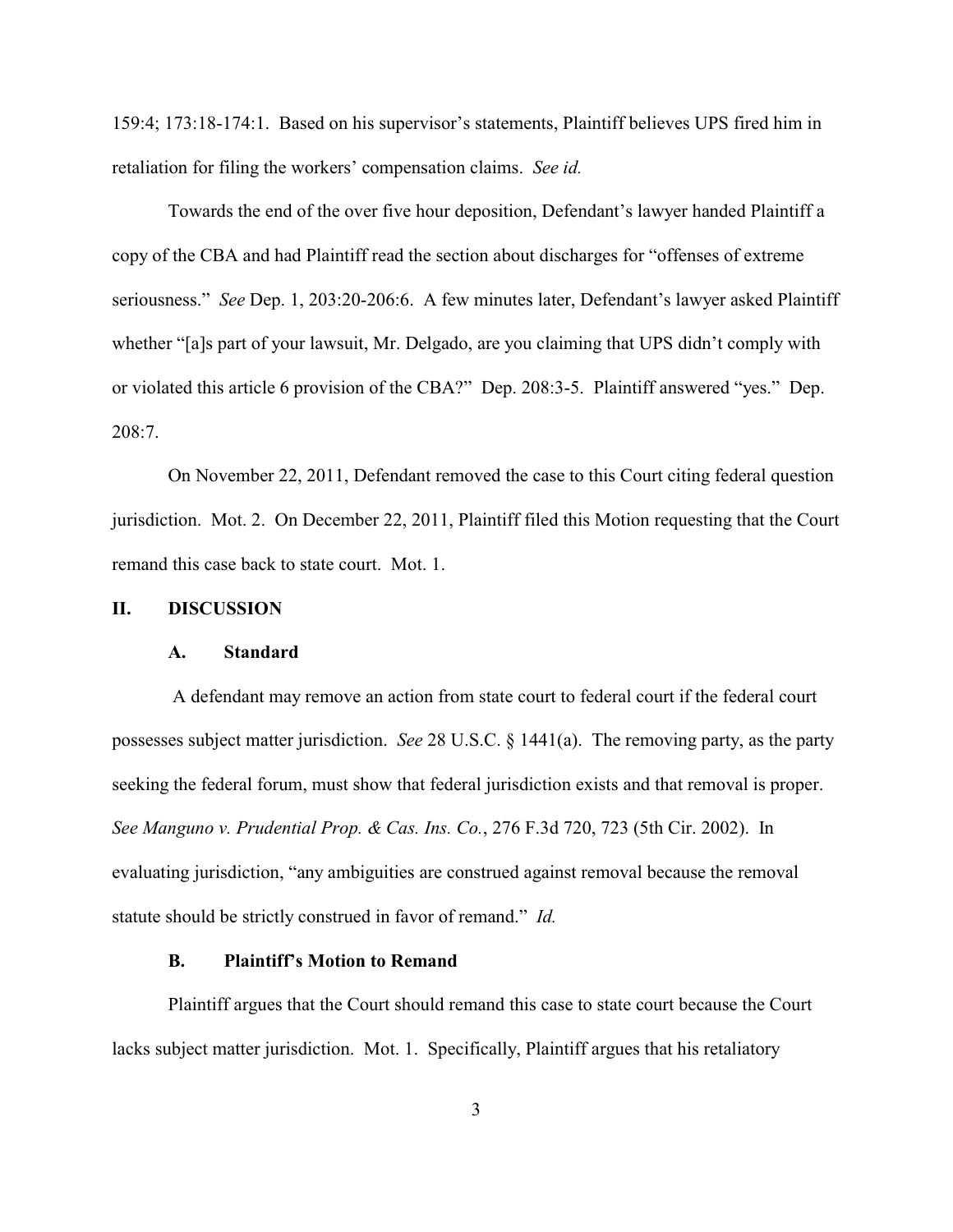discharge claim should remain in state court because the claim arises under Texas's workers' compensation laws. *See* Mot. 10. Defendant opposes the Motion and argues that the Court has federal question jurisdiction because § 301 of the Labor Management Relations Act ("LMRA"), 29 U.S.C. § 185, preempts Plaintiff's claim. Notice of Removal 3-4, ECF No. 1; Resp. 3. Specifically, Defendant argues that Plaintiff's retaliatory discharge claim is inextricably intertwined with the CBA. Resp. 1, 6-7. The Court first examines the removal rules, then analyzes whether § 301 preempts Plaintiff's claim, and finally determines whether remand is appropriate.

## **1. Removal of workers' compensation claims**

By statute, a defendant generally may not remove a case "arising under" state workers' compensation law to federal court. 28 U.S.C. § 1445(c); *Trevino v. Ramos*, 197 F.3d 777, 781 (5th Cir. 1999) (quoting *Sherrod v. Am. Airlines, Inc.*, 132 F.3d 1112, 1118 (5th Cir. 1998)); *Jones v. Roadway Express*, 931 F.2d 1086, 1091 (5th Cir. 1991) ("*Roadway I*"). The relevant statute, 28 U.S.C. § 1445, states that "[a] civil action in any State court arising under the workmen's compensation laws of such State may not be removed to any district court of the United States." 28 U.S.C. § 1445(c). "This section 'reflects a strong congressional policy that where the state court has been utilized by one of the parties in the state compensation machinery, the case should remain in the state court for its ultimate disposition.'" *Trevino*, 197 F.3d at 781 (quoting *Kay v. Home Indem. Co.*, 337 F.2d 898, 902 (5th Cir. 1964)). Because of this strong congressional policy, the Fifth Circuit has concluded that "[w]orkmen's compensation cases 'have little real business in a federal court.'" *Id.* (quoting *Kay*, 337 F.2d at 901). Therefore, if a party timely challenges an improper removal of a workers' compensation case, the federal court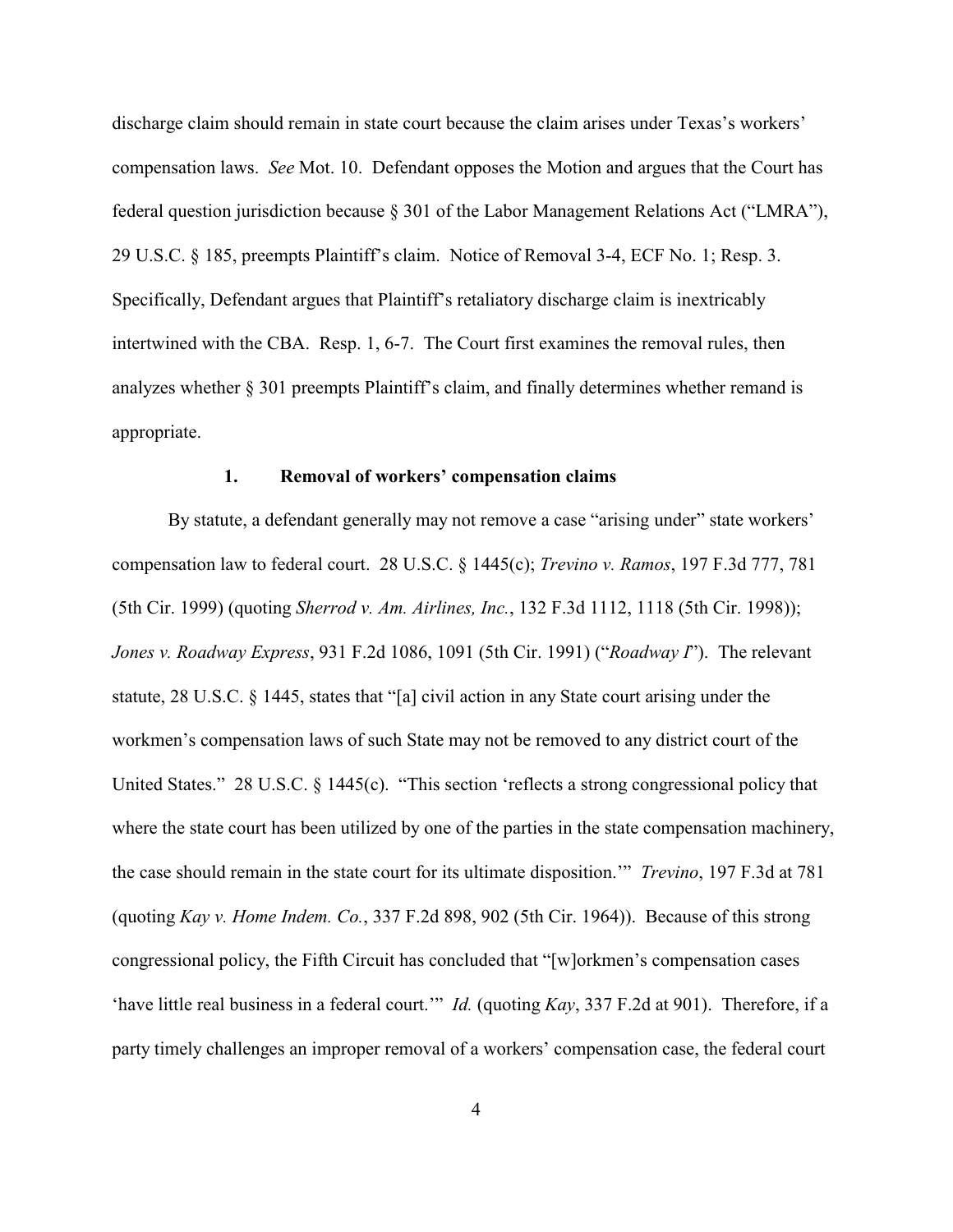should remand the case back to state court. *Roadway I*, 931 F.2d at 1092-93.

In this case, Plaintiff brings his claim under Texas Labor Code section 451.001. Compl. 4. Section 451.001 mandates that "[a] person may not discharge or in any other manner discriminate against an employee because the employee has . . . filed a workers' compensation claim in good faith." Tex. Lab. Code Ann. § 451.001 (West 2006). The Fifth Circuit has held that section 451.001 arises under Texas's workers' compensation laws because the law enables workers to exercise their right to file workers' compensation claims without fear of retaliation. *Roadway I*, 931 F.2d at 1092 (analyzing Tex. Rev. Civ. Stat. Ann. art. 8307c § 1 that is now codified at Tex. Lab. Code Ann. § 451.001). Given that section 451.001 arises under Texas's workers' compensation laws, Plaintiff's claim under section 451.001 is presumptively not removable. *See* 28 U.S.C. § 1445(c); *Trevino*, 197 F.3d at 781; *Roadway I*, 931 F.2d at 1092.

However, there is an exception that allows removal of workers' compensation claims to federal court. A defendant can remove a workers' compensation claim if federal law entirely preempts plaintiff's state law claim. *See Trevino*, 197 F.3d at 779-80; *Baker v. Farmers Elec. Coop., Inc.*, 34 F.3d 274, 278 (5th Cir. 1994). The defendant bears the burden of proving that federal law preempts the state law claim. *Atwater v. Nat'l Football League Players Ass'n*, 626 F.3d 1170, 1179 (11th Cir. 2010).

In this case, Defendant argues § 301 of the LMRA preempts Plaintiff's claim. Resp. 5-7. Accordingly, the Court next examines whether Defendant has established that § 301 preempts Plaintiff's retaliatory discharge claim under section 451.001.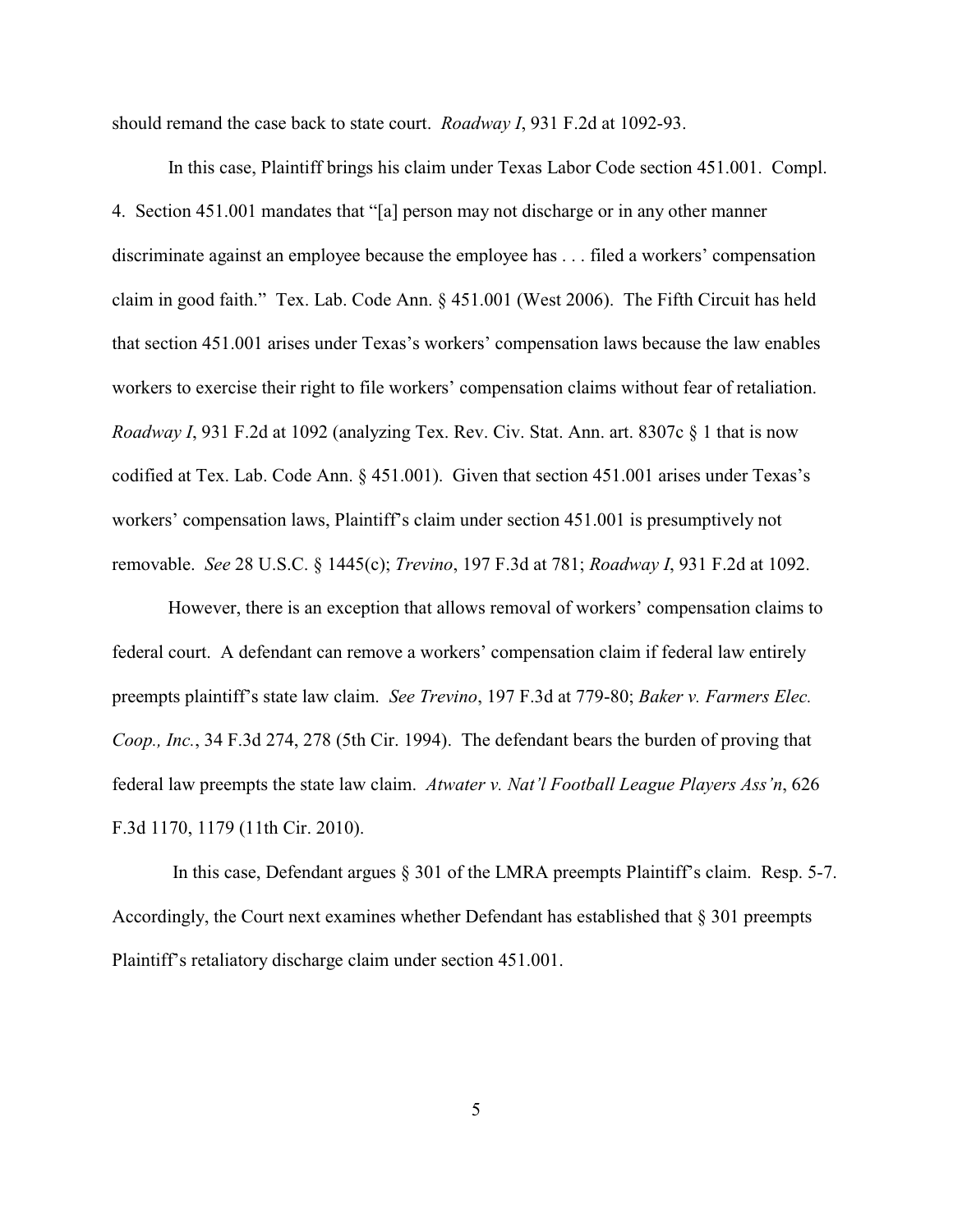## **2. Section 301 preemption**

Section 301 of the LMRA states:

For the purposes of actions and proceedings by or against labor organizations in the district courts of the United States, district courts shall be deemed to have jurisdiction of a labor organization (1) in the district in which such organization maintains its principal office, or (2) in any district in which its duly authorized officers or agents are engaged in representing or acting for employee members. 28 U.S.C. § 1445(c).

Although the text of this statute does not address preemption, the Supreme Court has held that § 301 creates a federal body of law that preempts state law when a party seeks to enforce a collective bargaining agreement. *Lingle v. Norge Div. of Magic Chef, Inc.*, 486 U.S. 399, 403-04 (1988) (*citing Textile Workers v. Lincoln Mills*, 353 U.S. 448, 451 (1957)); *Espinoza v. Cargill Meat Solutions Corp.*, 622 F.3d 432, 442-43 (5th Cir. 2010). The rationale is that the country needs uniform rules on interpreting collective bargaining agreements to "to promote the peaceable, consistent resolution of labor-management disputes." *Lingle*, 486 U.S. at 404.

However, § 301 does not preempt "every dispute concerning employment, or tangentially involving a provision of a collective-bargaining agreement." *Allis-Chalmers Corp. v. Lueck*, 471 U.S. 202, 211 (1985); *Espinoza*, 622 F.3d at 443. Rather, § 301 only preempts a state law claim if the state law claim is "inextricably intertwined with consideration of the terms of the labor contract." *Allis-Chalmers*, 471 U.S. at 213; *Espinoza*, 622 F.3d at 443.

To determine if a state law claim is inextricably intertwined with the collective bargaining agreement, the court must examine the elements of the state law claim. *See Lingle*, 486 U.S. at 407; *Espinoza*, 622 F.3d at 443 (citing *Richter v. Merchs. Fast Motor Lines, Inc.*, 83 F.3d 96, 97 (5th Cir. 1996) (per curiam)). For example, in a negligence claim, the court examines the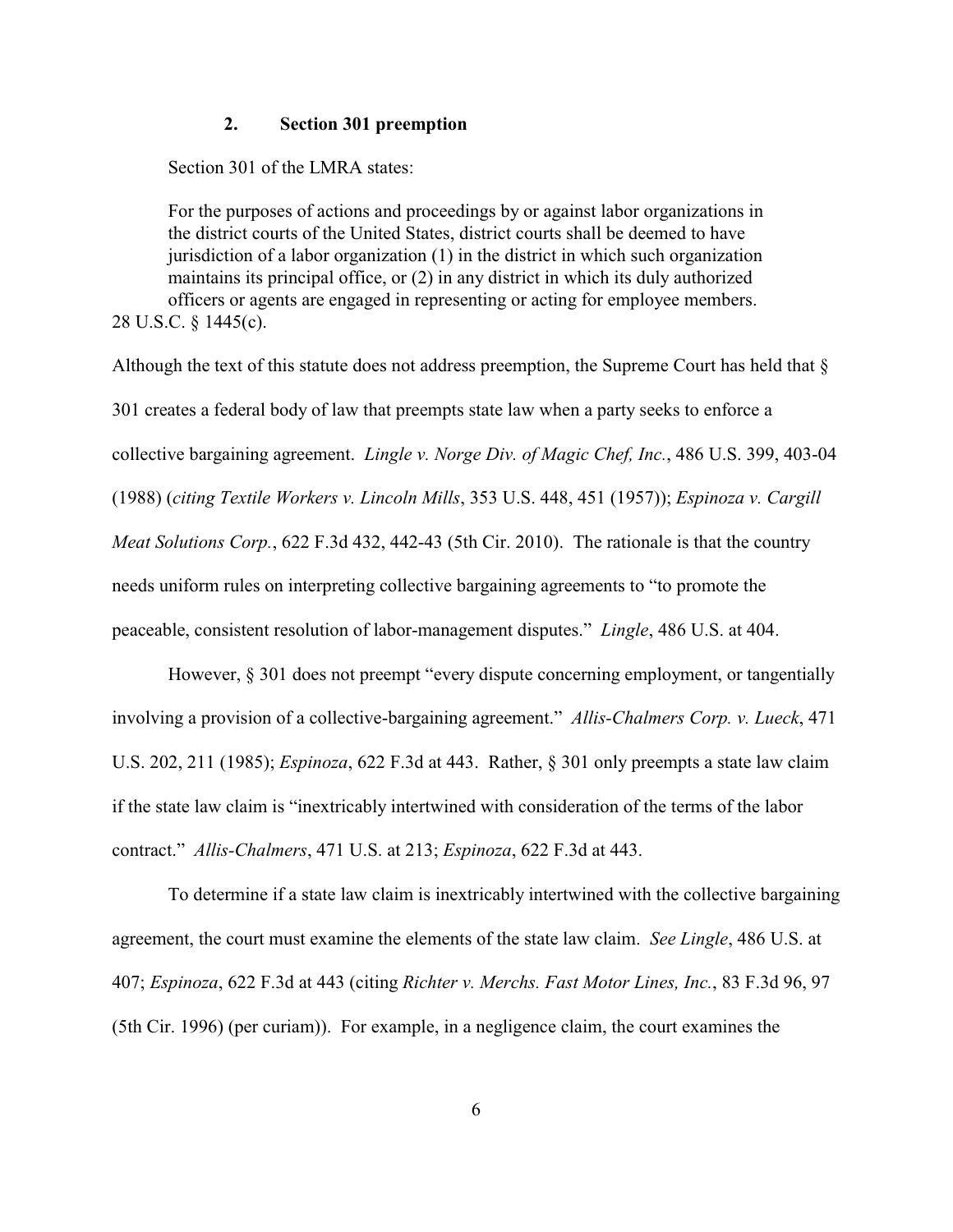elements of duty, breach, causation, and damages. *See Espinoza*, 622 F.3d at 443-44. A negligence claim may thus be inextricably intertwined with the collective bargaining agreement if, for example, the collective bargaining agreement defines the scope of the legal duty. *See id.* at 444. That is so because the court must interpret the collective bargaining agreement to determine the actual extent of the legal duty and whether there was a breach of that duty. *See id.* at 444.

In this case, Plaintiff brings a retaliatory discharge claim under Texas Labor Code section 451.001. Compl. 4. The elements of a section 451.001 retaliatory discharge claim are: (1) an employee; (2) is discharged or discriminated against in any manner; (3) because the employee has filed a workers' compensation claim in good faith; and (4) that but for the employee's filing of a workers' compensation claim, the discharge or discrimination would not have occurred when it did. *See* Tex. Lab. Code Ann. § 451.001; *Reid v. Aransas Cnty.*, 805 F. Supp. 2d 322, 336 (S.D. Tex. 2011) (quoting *Willis v. Nucor Corp.*, 282 S.W.3d 536, 543 (Tex. App. 2008)). The last element of causation requires a "causal connection" or "causal link" between the alleged discrimination and the filing of the workers' compensation claim. *Reid*, 805 F. Supp. 2d at 336 (quoting *Willis*, 282 S.W.3d at 543-44)*.* Although the plaintiff must prove causation, the "plaintiff does not need to prove that he was discharged *solely* because of his proceeding with his workers' compensation claim; he need prove only that his claim was a determining factor in his discharge." *Roadway I*, 931 F.2d at 1090 (emphasis added); *Reid*, 805 F. Supp. 2d at 337 (quoting *Willis*, 282 S.W.3d at 544).

The Supreme Court in *Lingle* examined a similar retaliatory discharge statute, and determined that the plaintiff's retaliatory discharge claim was not inextricably intertwined with the collective bargaining agreement. 486 U.S. at 407. The Supreme Court noted that Illinois'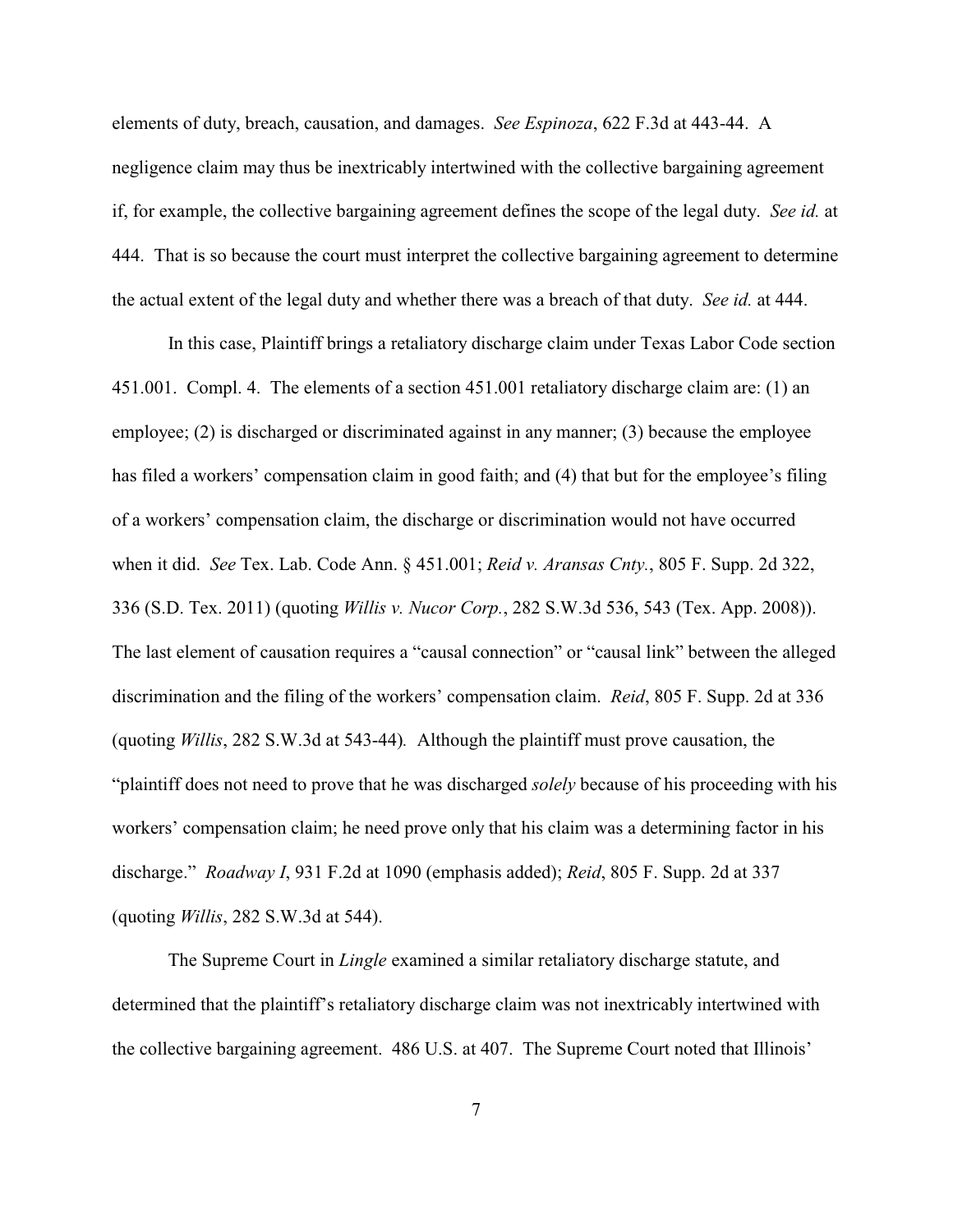retaliatory discharge statute required the plaintiff to show that "(1) he was discharged or threatened with discharge and (2) the employer's motive in discharging or threatening to discharge him was to deter him from exercising his rights under the Act or to interfere with his exercise of those rights." *Id.* (quoting *Horton v. Miller Chem. Co.*, 776 F.2d 1351, 1356 (7th Cir 1985) and citing *Gonzalez v. Prestress Eng'g Corp.*, 503 N.E.2d 308 (Ill. 1986)). The Supreme Court unanimously held that each of these elements focused on the conduct of the employee and employer, and did not require "a court to interpret any term of a collective-bargaining agreement." *Id.*; *see also Hawaiian Airlines, Inc. v. Norris*, 512 U.S. 246, 266 (1994) (applying similar reasoning to preemption under the Railway Labor Act, 45 U.S.C. § 151 et seq.)*.*  Accordingly, the plaintiff's claim was not inextricably intertwined with the collective bargaining agreement and thus § 301 did not preempt the plaintiff's state law retaliatory discharge claim. *See id.*

In addition to the Supreme Court, the Fifth Circuit has on several occasions specifically examined whether § 301 preempts a retaliatory discharge claim under section 451.001. In *Roadway I*, the Fifth Circuit held that the plaintiff's retaliatory discharge claim was not inextricably intertwined with the collective bargaining agreement because the critical issue was whether the employer retaliated against the employee for filing a workers' compensation claims. *Roadway I*, 931 F.2d at 1090. And the court explained that the trial court did not need to examine the collective bargaining agreement to determine whether the employer retaliated. *Id.* Thus, the Fifth Circuit concluded that § 301 did not preempt plaintiff's claim. *Id.* at 1090-91.

In support of its holding, the Fifth Circuit explained that a defendant could use the collective bargaining agreement as a defense  $-$  e.g. that the collective bargaining agreement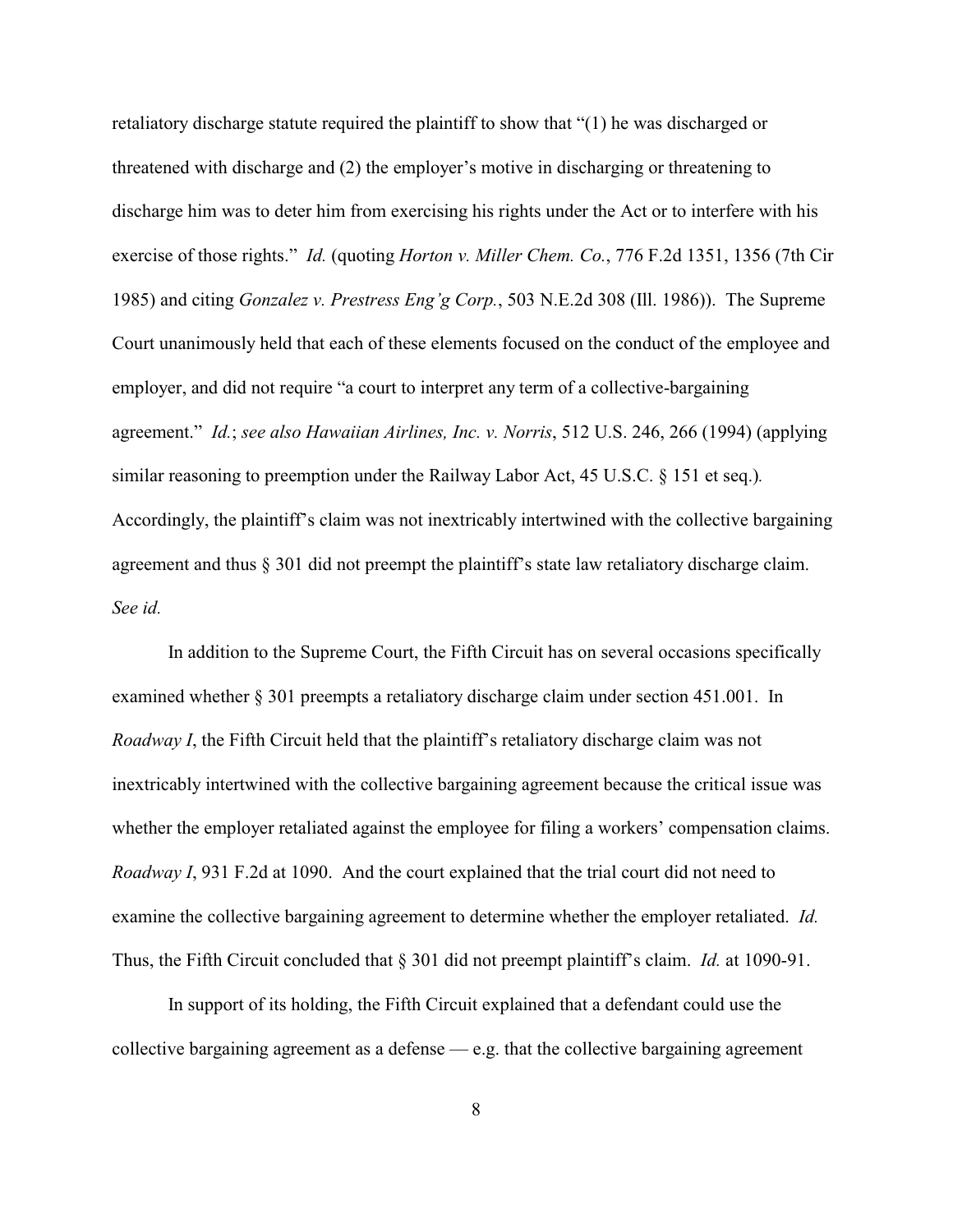justified the firing. *See id.* at 1090. But using the collective bargaining agreement as a defense was not enough to make Plaintiff's claim "inextricably intertwined" with interpreting the collective bargaining agreement. *See id.*; *see also Williams v. Nat'l Football League*, 582 F.3d 863, 879 & n.13 (8th Cir. 2009) ("[D]efenses to liability . . . are not relevant to our section 301 analysis"); *Jones v. Roadway Express, Inc.*, 936 F.2d 789, 791-92 (5th Cir. 1991) ("*Roadway II*") (rejecting that the defendant's reliance on the collective bargaining agreement as a defense necessitates federal preemption). The court explained that the collective bargaining agreement was not "inextricably intertwined" because the employer's actions could be entirely justified by the collective bargaining agreement and yet still be unlawful because "retaliation was a factor." *See Roadway I*, 931 F.2d at 1090. Moreover, the Fifth Circuit insisted that "we do not require that the [collective bargaining agreement] be irrelevant to the dispute; either party may still use the [collective bargaining agreement] to support the credibility" of its arguments. *Roadway I*, 931 F.2d at 1090.

In a more recent case, the Fifth Circuit again held that a plaintiff's retaliatory discharge claim under section 451.001 was not inextricably intertwined with an interpretation of the collective bargaining agreement. *Trevino*, 197 F.3d at 781 (1999). The court applied the same reasoning — namely, that the critical question was whether the defendant fired the plaintiff in retaliation for filing workers' compensation claims, and the answer to that question was "not dependant on an interpretation" of the collective bargaining agreement. *Id.*

Despite the seemingly straightforward analysis explained above, there are certain unique factual situations when a retaliatory discharge claim under section 451.001 is inextricably intertwined with the collective bargaining agreement, and thus preempted by § 301 of the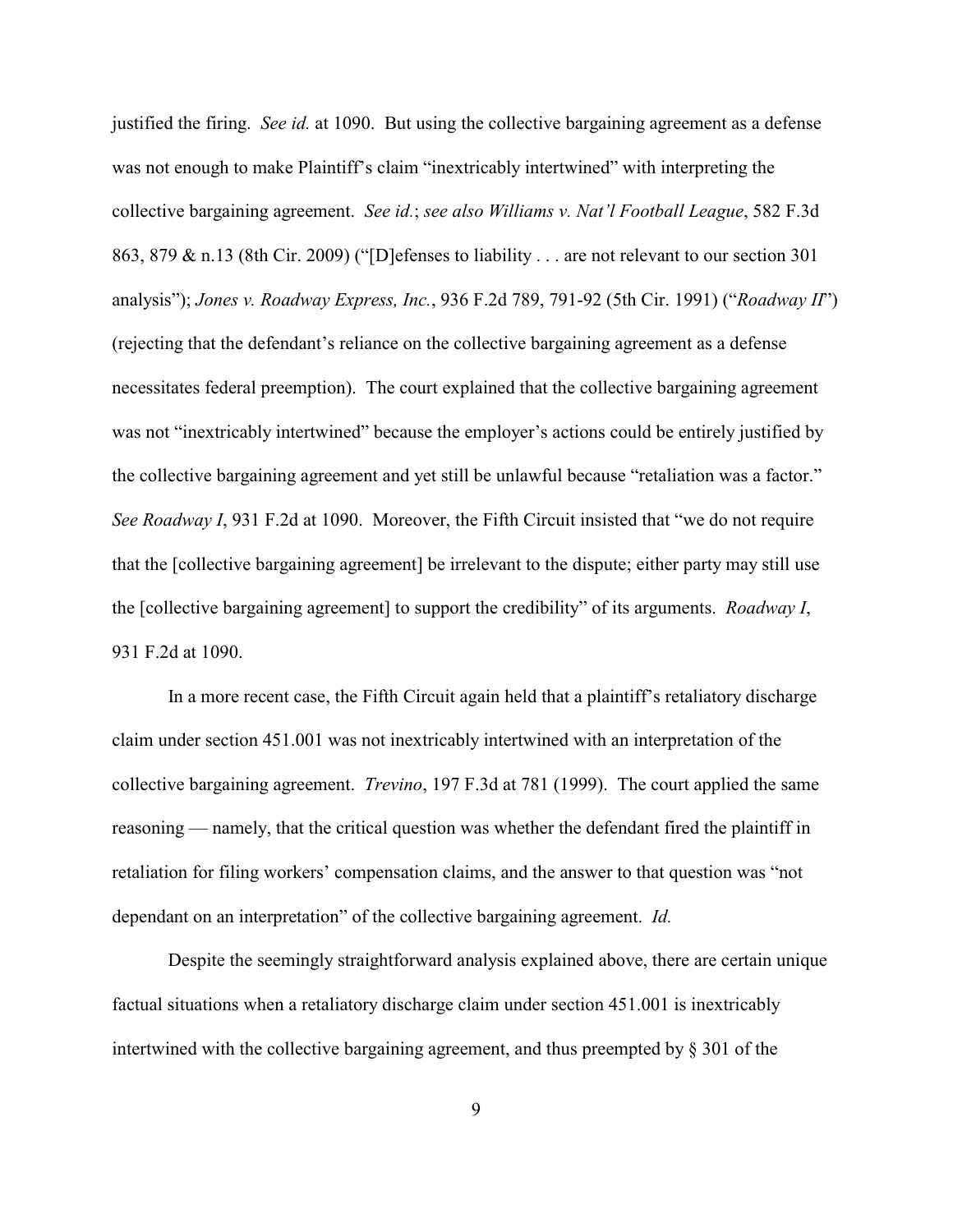LMRA. *See Thomas v. LTV Corp.*, 39 F.3d 611, 621 (5th Cir. 1994); *Medrano v. Excel Corp.*, 985 F.2d 230, 233-34 (5th Cir. 1993). Although this analysis is quite fact specific, the case law suggests that federal law will preempt a plaintiff's 451.001 claim if the plaintiff uses the collective bargaining agreement as a sword to establish his case. *See Thomas*, 39 F.3d at 621; *Medrano*, 985 F.2d at 233-34; *see also West v. Fina Oil & Chem. Co.*, 128 F. Supp. 2d 396, 401 (E.D. Tex. 2001) (holding that federal law did not preempt plaintiff's claim because "there is no evidence before the court at this time that would show that Plaintiff is relying on the [collective bargaining agreement] to support his retaliatory discharge claim"); *Johnson v. Alcatel Network Sys., Inc.*, 963 F. Supp. 599, 604 (N.D. Tex. 1996) (holding federal law preempted plaintiff's retaliatory discharge claim because "interpretation of the collective bargaining agreement was the basis for her" lawsuit). The rationale is that by invoking the collective bargaining agreement to support his case, the plaintiff forces the court to interpret the collective bargaining agreement, and thus the collective bargaining agreement is inextricably intertwined with plaintiff's retaliatory discharge claim. *See Thomas*, 39 F.3d at 621; *Medrano*, 985 F.2d at 233-34.

*Medrano* provides an example of a retaliatory discharge claim that was inextricably intertwined with the collective bargaining agreement because the plaintiff relied on the collective bargaining agreement to support his case. *See Medrano*, 985 F.2d at 233-34. At trial, the plaintiff in *Medrano* presented evidence that the collective bargaining agreement contained a provision stating that an employee loses his seniority if the employee enters into a full settlement with his employer "for a disability that the Company cannot accommodate." *Id.* at 231-32 & n.1. The plaintiff then presented evidence that the employer fired employees like the plaintiff who had settled, but did not fire employees who refused to settle. *See id.* at 233-34. Plaintiff thus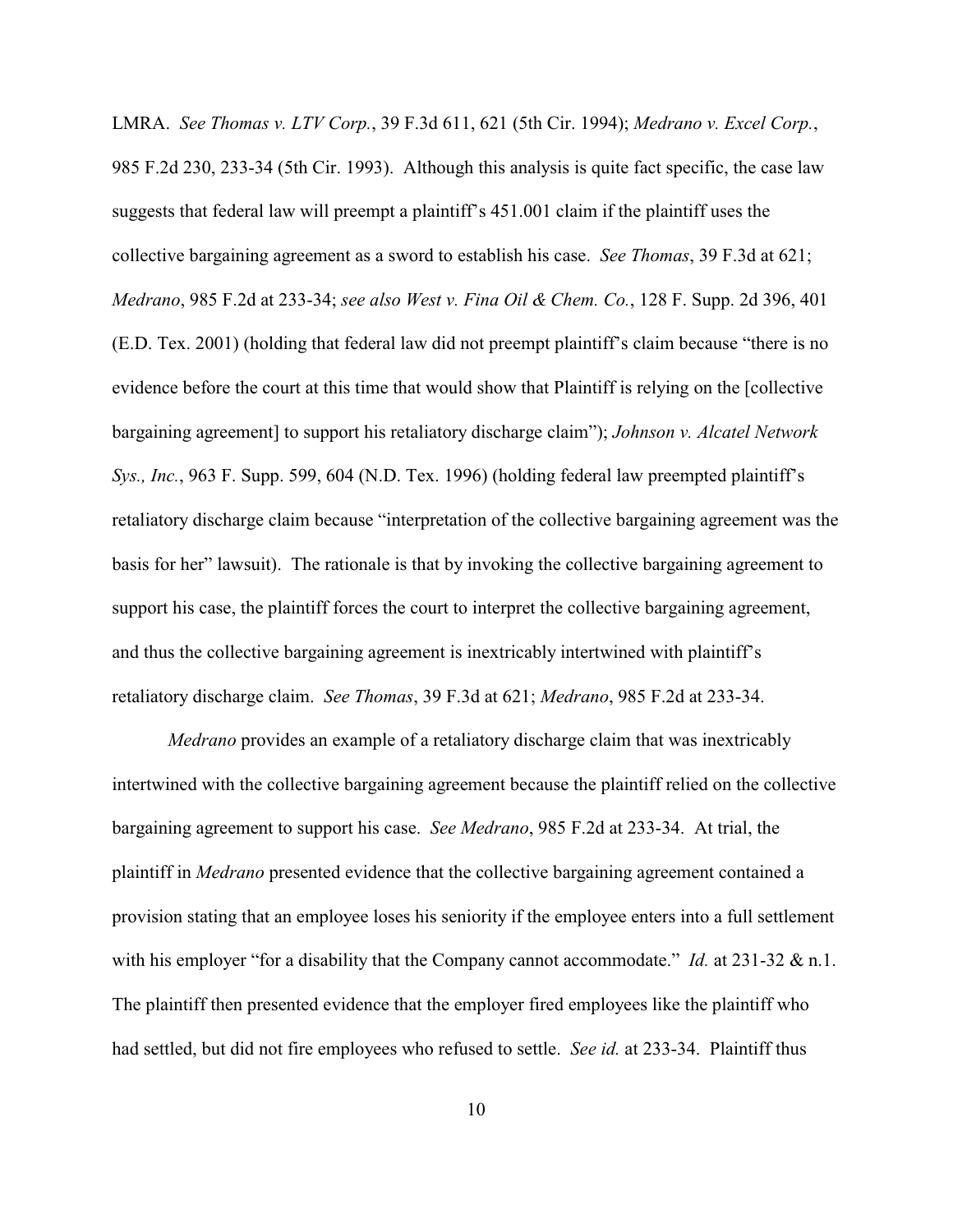argued that the collective bargaining agreement policy itself violated section 451.001 because a workers' compensation settlement stripped the employee of his seniority and thus allowed the employer to fire the employee. *See id*. Because Plaintiff used the collective bargaining agreement as a sword to establish his case, the Fifth Circuit explained that the trial court would have to interpret the collective bargaining agreement, and thus federal law preempted plaintiff's claim. *See id.*

The *Thomas* case is similar. In that case, the plaintiff had a history of absenteeism. *Thomas*, 39 F.3d at 614. To counter his absenteeism, the plaintiff, his union representative, and his employer entered into a special agreement that plaintiff would not miss more than 4% of his scheduled work days. *Id.* The plaintiff then later suffered an on-the-job injury and received workers' compensation. *See id.* While he was out of work because of his injury, his employer fired him because he had exceeded the 4% rule. *See id.* at 614-15. Plaintiff then sued for retaliatory discharge under section 451.001. *See id.* at 615. Plaintiff stated in his deposition that the 4% absentee provision violated section 451.001. *Id.* at 621. And critically, Plaintiff never stated any other basis for his claim under 451.001 even though he was given the opportunity. *Id.* Because the plaintiff was using an agreement similar to a collective bargaining agreement as the basis of his lawsuit, the Fifth Circuit held that *Medrano* controlled and federal law preempted plaintiff's claim. *Id.* at 618-19, 621.

As explained below, Plaintiff's retaliatory discharge claim in this case is not inextricably intertwined with interpreting the CBA. The heart of Plaintiff's case is that Defendant fired him in retaliation for filing a workers' compensation claim. Compl. 4. Plaintiff has submitted evidence that his supervisor complained to him about the amount the company was spending on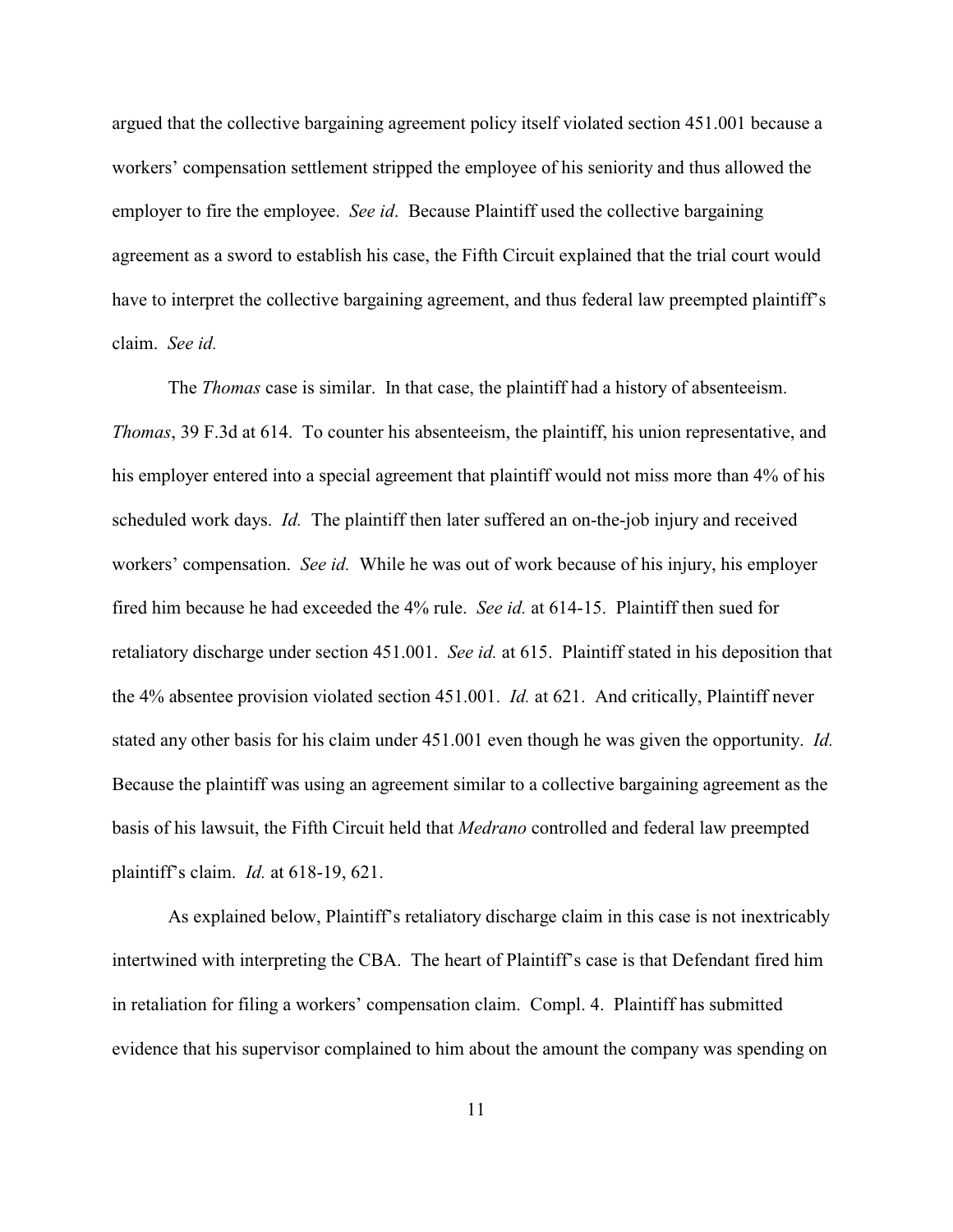his medical bills and other expenses. Dep. 103:3-104:22, 122:23-123:8, 158:1-159:4; 173:18- 174:1. Plaintiff thus argues that Defendant retaliated against him in violation of section 451.001 without ever referencing the CBA. *See id.*; Compl. 3-4. Because Plaintiff does not use the CBA as a sword, the trial court will not need to interpret the CBA for Plaintiff to prove his case just like in the *Lingle*, *Roadway I*, and *Trevino* cases.

This conclusion is supported by the fact that Plaintiff does not need to reference the CBA to establish the elements of a retaliatory discharge claim under section 451.001. As stated above, the elements of a section 451.001 retaliatory discharge cause claim are: (1) an employee; (2) is discharged or discriminated against in any manner; (3) because the employee has filed a workers' compensation claim in good faith; and (4) that but for the employee's filing of a workers' compensation claim, the discharge or discrimination would not have occurred when it did. *See* Tex. Lab. Code Ann. § 451.001; *Reid*, 805 F. Supp. 2d at 336 (quoting *Willis*, 282 S.W.3d at 543). Plaintiff does not need the CBA to establish he was an employee, that Defendant discharged him, that he filed a workers' compensation claim in good faith, or to establish causation. The crux of this case is going to be whether Defendant retaliated against Plaintiff for filing his workers' compensation claim. And that issue is separate from the CBA. Whether the CBA justifies the firing of Plaintiff is largely irrelevant to whether Defendant retaliated; both could be true — i.e. Defendant could have fired Plaintiff in violation of 451.001 even if the CBA justified the firing. *See Roadway II*, 936 F.2d at 792 ("[F]ederal law would not preempt [Plaintiff's retaliatory discharge] claim even if [Defendant] had just cause under the CBA for dismissing [Plaintiff], if it also had a motive for dismissing him that was illegal."); *Willis*, 282 S.W.3d at 544 (The workers' compensation claim also need not be the sole cause of the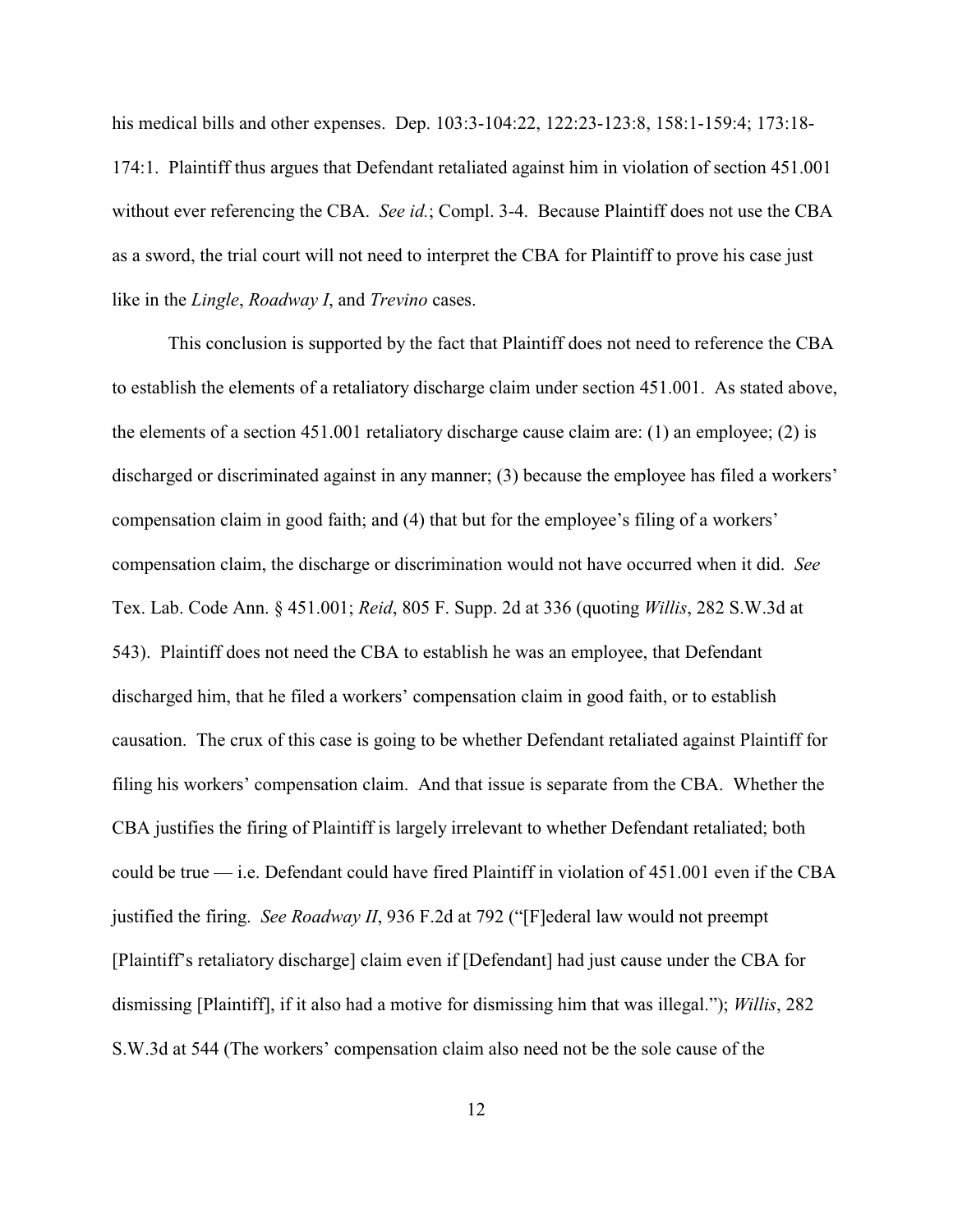termination.").

Defendant attempts to rebut this analysis by arguing that Plaintiff invoked the CBA in his deposition and is thus relying on the CBA to establish a retaliatory discharge claim. Resp. 5. Defendant thus argues that this case is similar to *Medrano* and *Thomas* because Plaintiff's claim and the CBA are inextricably intertwined. Resp.  $6<sup>2</sup>$  This argument fails for several reasons.

First, Defendant's argument is factually misleading. Although Plaintiff technically mentioned the CBA, Defendant set him up to do so. For the first five hours or so of the deposition, Plaintiff never mentioned the CBA. *See* Dep. 4:3, 185:24, 204:5, 214:15. In those five hours, Plaintiff repeatedly stated that basis of his lawsuit was the alleged retaliation for filing the workers' compensation claim and the associated medical expenses. *See* Dep. 103:3-104:22, 122:23-123:8, 158:1-159:4; 173:18-174:1. Plaintiff only mentioned the CBA after Defendant's lawyer handed Plaintiff a copy of the CBA and had Plaintiff read the section about discharges for "offenses of extreme seriousness." Dep. 203:20-206:6. Then, Defendant's lawyer asked Plaintiff whether "[a]s part of your lawsuit, Mr. Delgado, are you claiming that UPS didn't comply with

Defendant also cites *Bagby v. Gen. Motors Corp.*, 976 F.2d 919 (5th Cir. 1992) 2 in support. Resp. 5-6. The Court finds the *Bagby* case largely irrelevant to this case because the plaintiff in *Bagby* did not present a section 451.001 retaliatory discharge claim, but instead sued for defamation and intentional infliction of emotional distress ("IIED"). *Bagby*, 976 F.2d at 920. These claims have different elements and thus require a different analysis by the court. *See Roadway II*, 936 F.2d at 792 (distinguishing an IIED case from a retaliatory discharge claim). Moreover, unlike in a retaliatory discharge case, the court in a defamation or IIED case often must examine the CBA to determine the reasonableness of the employer's actions. *See Stafford v. True Temper Sports*, 123 F.3d 291, 296 (5th Cir. 1997). The realm of reasonableness as defined by the CBA is generally not at issue in a retaliatory discharge claim. *See Jones v. Allied Waste Services*, 2001 WL 276930, at \*4-5 (N.D. Tex. 2001) (finding preemption of IIED claim but not retaliatory discharge claim). Accordingly, the Court does not find *Bagby* case helpful in resolving the issue of preemption in this case.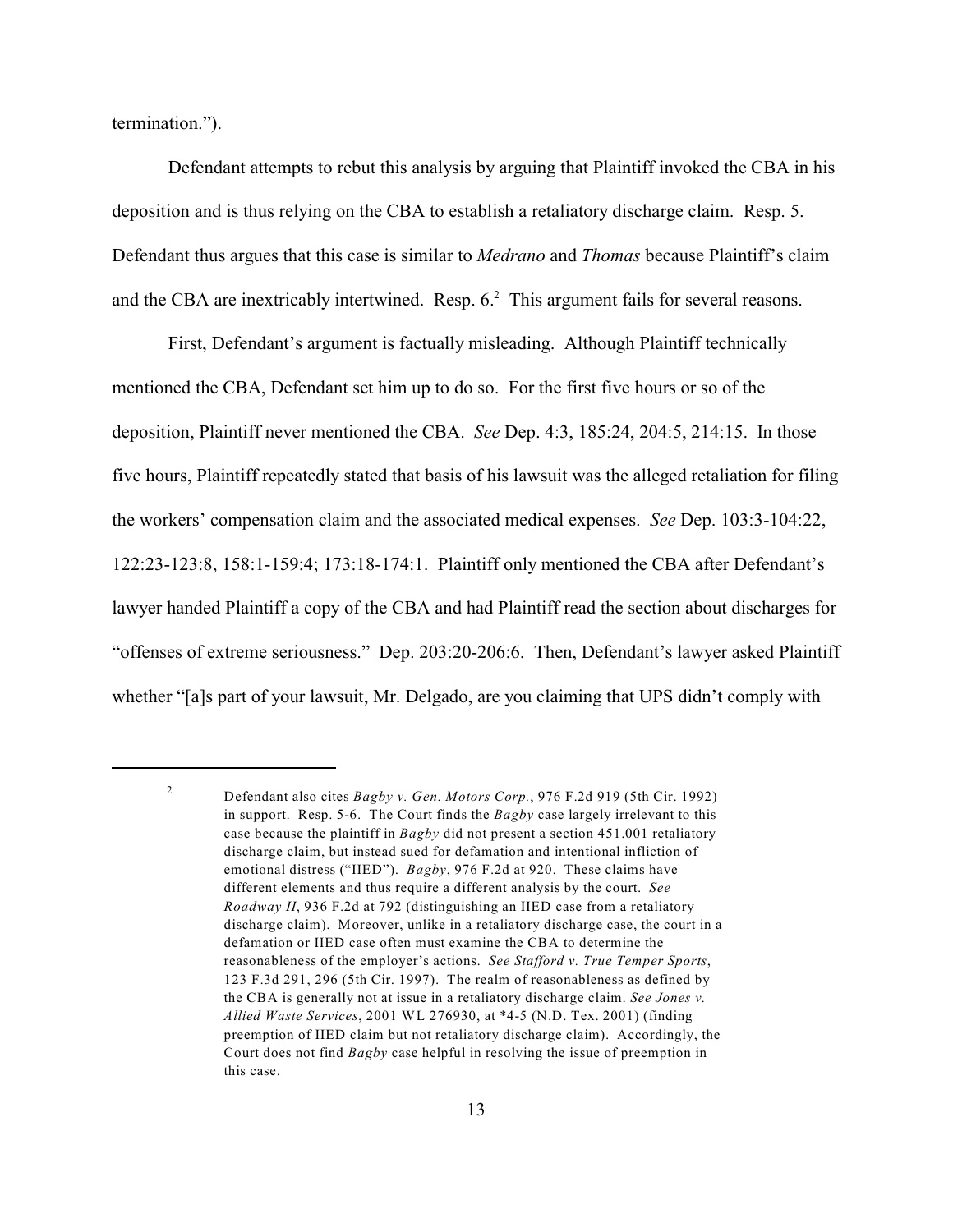or violated this article 6 provision of the CBA?" Dep. 208:3-5. Plaintiff answered "yes." Dep. 208:7. Thus, the transcript shows that Plaintiff did discuss the CBA, but not until Defendant prompted and indirectly encouraged Plaintiff to do so. Accordingly, Plaintiff did not "invoke the CBA," and the deposition does not suggest that Plaintiff is relying on the CBA to establish his retaliatory discharge claim.

Second, this case is not similar to either *Medrano* or *Thomas*. In *Medrano*, the plaintiff presented evidence that the collective bargaining agreement itself violated section 451.001. *Medrano*, 985 F.2d at 233. And this made sense because the specific provision of the collective bargaining agreement at issue in *Medrano* dealt with workers' compensation claims. *See id.* at 231 & n.1. In contrast here, UPS's compliance or non-compliance with the CBA revolves around whether the accident was of "extreme seriousness." Resp. 1. On its face, this has nothing to do with workers' compensation. Moreover, Plaintiff has never suggested the CBA itself violates section 451.001, as did the plaintiff in *Medrano*.

*Thomas* also differs from this case. In *Thomas*, the plaintiff invoked a quasi collective bargaining agreement as the basis of his lawsuit, and in his deposition never provided a different rationale or theory for his lawsuit. *Thomas*, 39 F.3d at 621. In contrast here, Plaintiff repeatedly stated in his deposition that the basis of his claim was that Defendant retaliated against him for filing a workers' compensation claim — i.e. Defendant fired him because of the cost of his medical expenses. Dep. 103:3-104:22, 122:23-123:8, 158:1-159:4; 173:18-174:1; *see also* Compl. 3-4 (never mentioning the CBA). As explained above, Plaintiff only mentioned the CBA after Defendant's lawyer encouraged him to do so. In sum, *Thomas* is not sufficiently analogous to this case.

14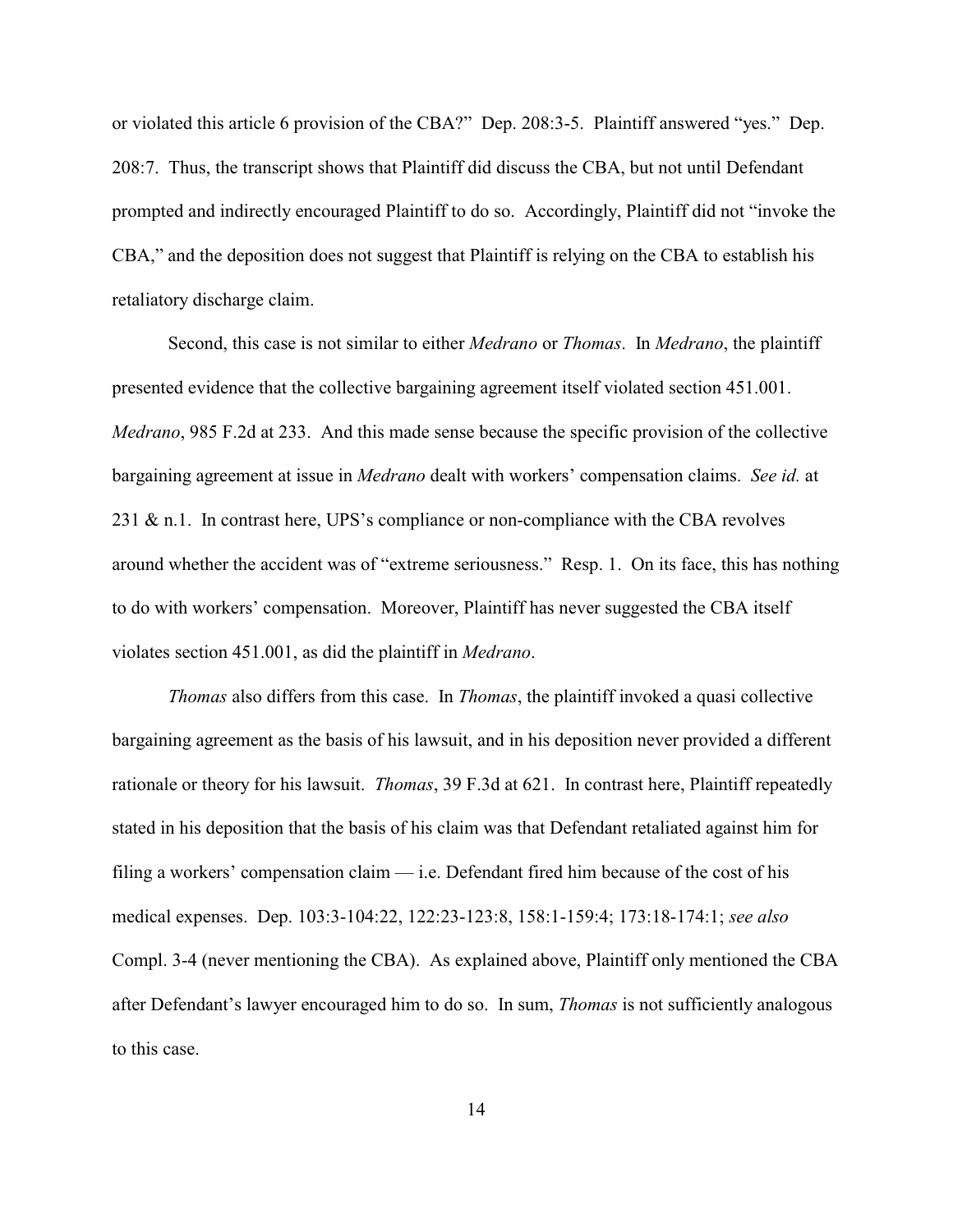Defendant additionally argues that Plaintiff's claim must be inextricably intertwined with consideration of the CBA because the trial court will eventually have to answer the following questions:

(1) what is an "offense of extreme seriousness?"; (2) who determines if an offense is one of "extreme seriousness?"; and (3) if an offense is determined to be one of "extreme seriousness," what rights are afforded UPS, the Teamsters Union, and Delgado?

# Resp. 6

But aside from Defendant's conclusory statements, nothing suggests that the trial court will have to make these determinations. Plaintiff's theory of the case is that Defendant fired Plaintiff in retaliation regardless of whether the accident was of "extreme seriousness." *See* Mot. 9; Compl. 4. Thus, when examining Plaintiff's case, the trial court will not need to determine whether the accident fits the definition of "extreme seriousness," nor concern itself with who determines whether an offense is one of "extreme seriousness," nor examine what rights the CBA affords based on Plaintiff's allegations. The fact finder will only need to determine whether Defendant fired Plaintiff in retaliation for his workers' compensation claim. Just like in *Lingle* and *Trevino*, the critical question will be the motivation of the employer and that does not require the "court to interpret any term of a collective-bargaining agreement." *See Lingle*, 486 U.S. at 407; *Trevino*, 197 F.3d at 781.

Perhaps Defendant is suggesting that it intends to use the CBA as a defense — i.e. the CBA provision justifies the firing of Plaintiff because the accident was of "extreme seriousness." This is a proper defense to a retaliatory discharge claim under section 451.001. *See Lingle*, 486 U.S. at 407 (noting a possible defense in its analysis of whether § 301 preempted the plaintiff's retaliatory discharge claim); *Cont'l Coffee Prods. Co. v. Cazarez*, 937 S.W.2d 444, 451 (Tex.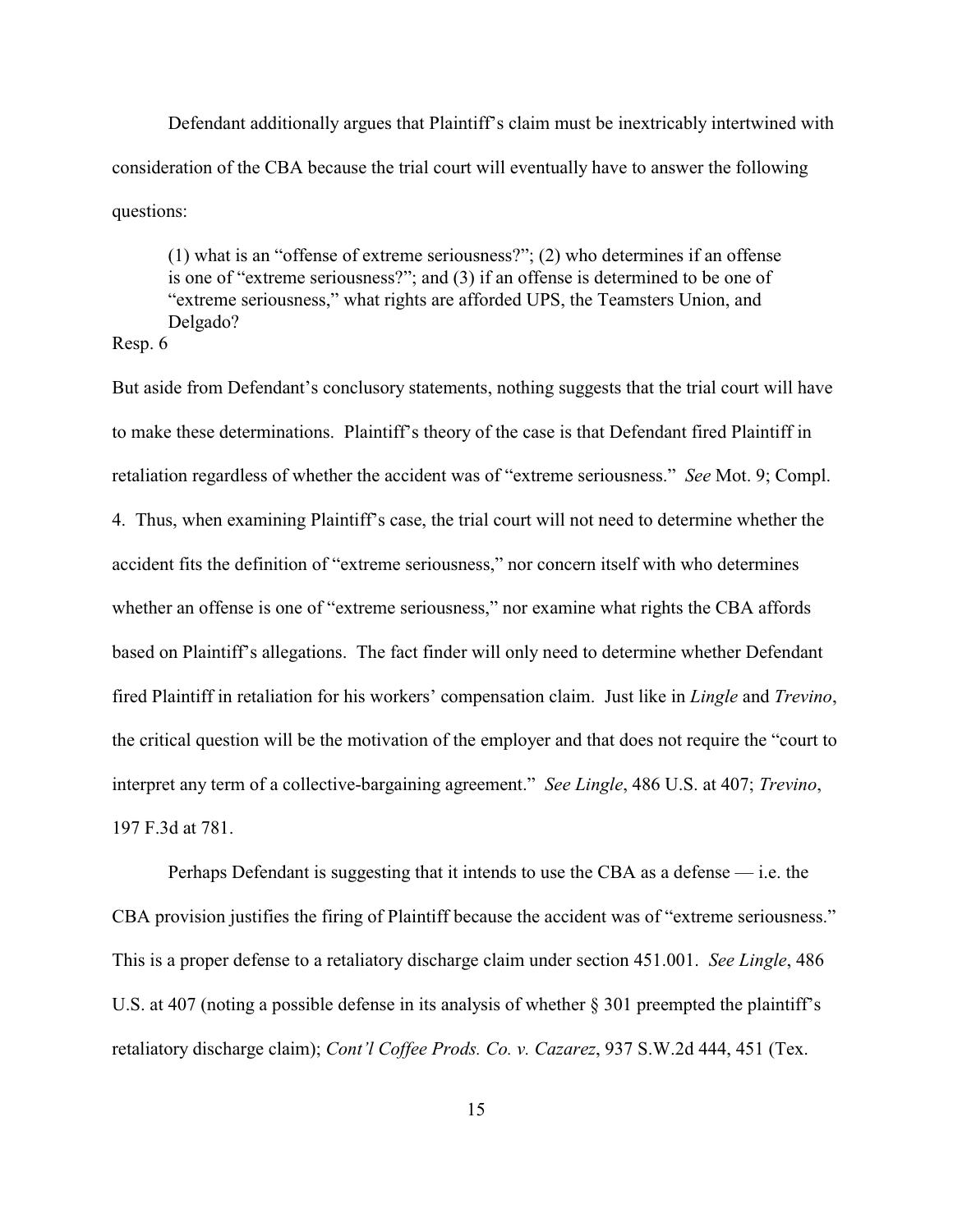1996) (noting a defendant can offer a different explanation for the firing to defend against a retaliatory discharge claim under section 451.001).

But using the CBA as a defense does not necessarily make the retaliatory discharge claim inextricably intertwined with the CBA. *See Roadway II*, 936 F.2d at 791-92; *Roadway I*, 931 F.2d at 1090; *Williams*, 582 F.3d at 879 & n.13. The Fifth Circuit does "not require that the CBA be irrelevant to the dispute; either party may still use the CBA to support the credibility" of its arguments. *Roadway I*, 931 F.2d at 1090. Moreover, as explained above, even if Defendant is able to establish that the CBA justified the firing, Plaintiff could still prevail if he shows that Defendant also retaliated against him for filing the workers' compensation claim. *See Roadway I*, 931 F.2d at 1090; *Willis*, 282 S.W.3d at 544. In sum, Defendant's invocation of the CBA as a defense is not enough to establish preemption. *See Roadway II*, 936 F.2d at 791-92; *Roadway I*, 931 F.2d at 1090; *Williams*, 582 F.3d at 879 & n.13.

Finally, Defendant argues that the CBA is the "the lynchpin of [Plaintiff's] claim. If Delgado's July 24, 2008, accident was found not to be an 'offense of extreme seriousness,' and he received a lesser disciplinary action, this lawsuit would not be pending at this time." Resp. 5. It is certainly true that if Defendant had not fired Plaintiff, this lawsuit would likely not be pending. But that does not make the CBA "inextricably intertwined" with Plaintiff's retaliatory discharge claim. Rather, this is just a factual predicate to the lawsuit in the same way that Plaintiff's hiring is a factual predicate to the lawsuit. After all, if Defendant never hired Plaintiff, then "this lawsuit would not be pending at this time." Surely, Defendant is not suggesting that the Court has to interpret and examine Defendant's hiring policies and procedures. Moreover, as explained above, even if Defendant terminated Plaintiff because he was involved in an offense of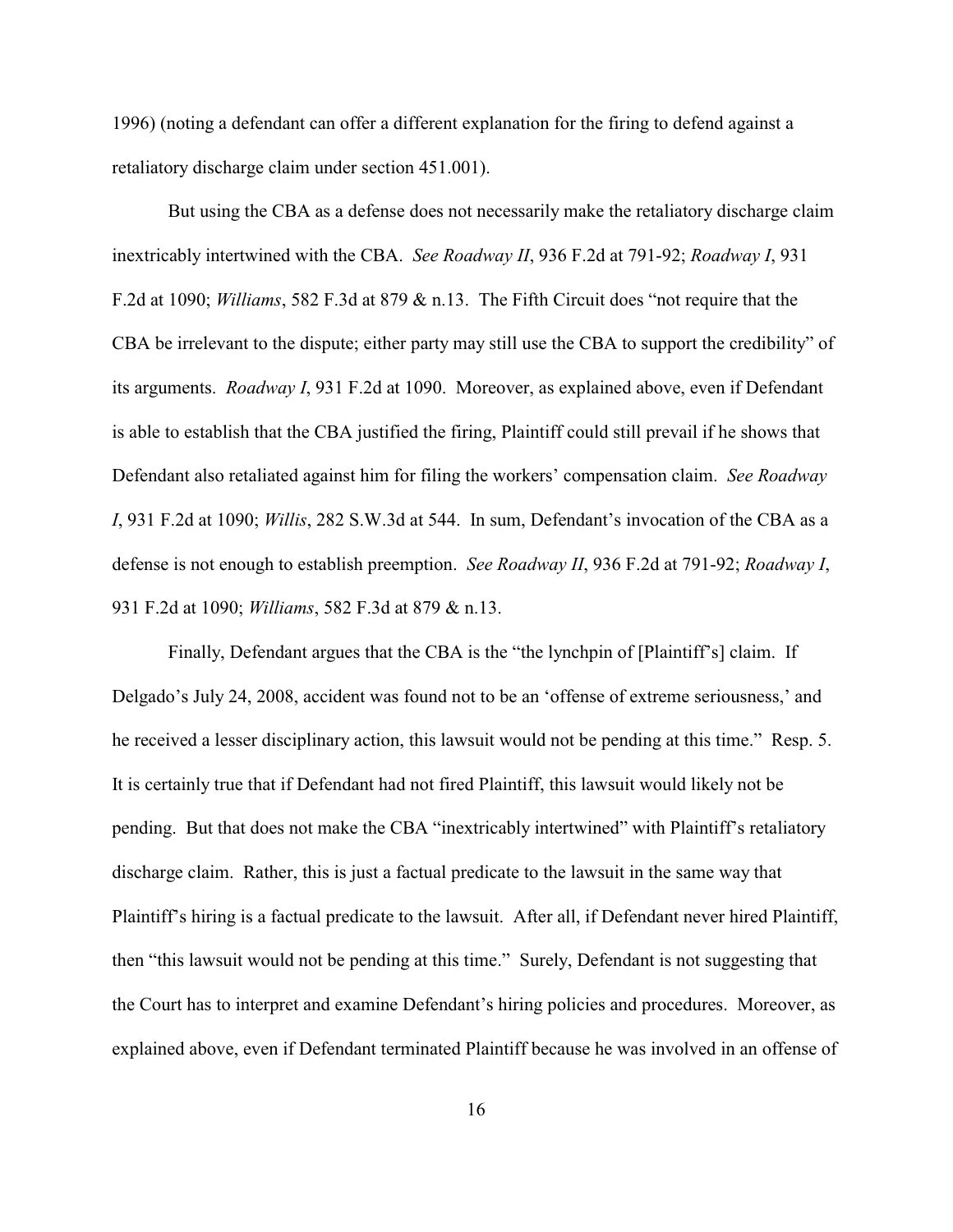"extreme seriousness," Defendant could still be liable if it also terminated him in retaliation for filing his workers' compensation claim. *See Roadway I*, 931 F.2d at 1090. So, the CBA is not the lynchpin of Plaintiff's claim.

In summary, the Court holds that Plaintiff's retaliatory discharge claim under section 451.001 is not inextricably intertwined with consideration of the CBA because Plaintiff has not invoked the CBA to satisfy any of the elements of his claim. Accordingly, Defendant has not met its burden to show that § 301 of the LMRA preempts Plaintiff's retaliatory discharge claim, and has not met his burden to show the existence of this Court's removal jurisdiction.

# **3. Remand**

Given that the Defendant has not shown preemption, 28 U.S.C. § 1445 mandates that "[a] civil action in any State court arising under the workmen's compensation laws of such State may not be removed to any district court of the United States." 28 U.S.C. § 1445(c). Therefore, the Court holds that remand to state court is appropriate in this case. *See Trevino*, 197 F.3d at 781- 82.

## **C. Attorney's Fees**

In his Motion, Plaintiff requests the Court award attorney's fees under 28 U.S.C. § 1447(c). Mot. 1, 10. Plaintiff argues that this was a ""what have we got to lose?' removal that from the outset had no basis in law or fact, but was done to delay the state court proceeding, impose unnecessary costs on the Plaintiff, and gain a tactical advantage after the case is remanded." Pl.'s Reply in Supp. of Mot. to Remand 4, ECF No. 4.

Under 28 U.S.C. § 1447(c), "[a]n order remanding the case may require payment of just costs and actual expenses, including attorney fees, incurred as a result of the removal." 28